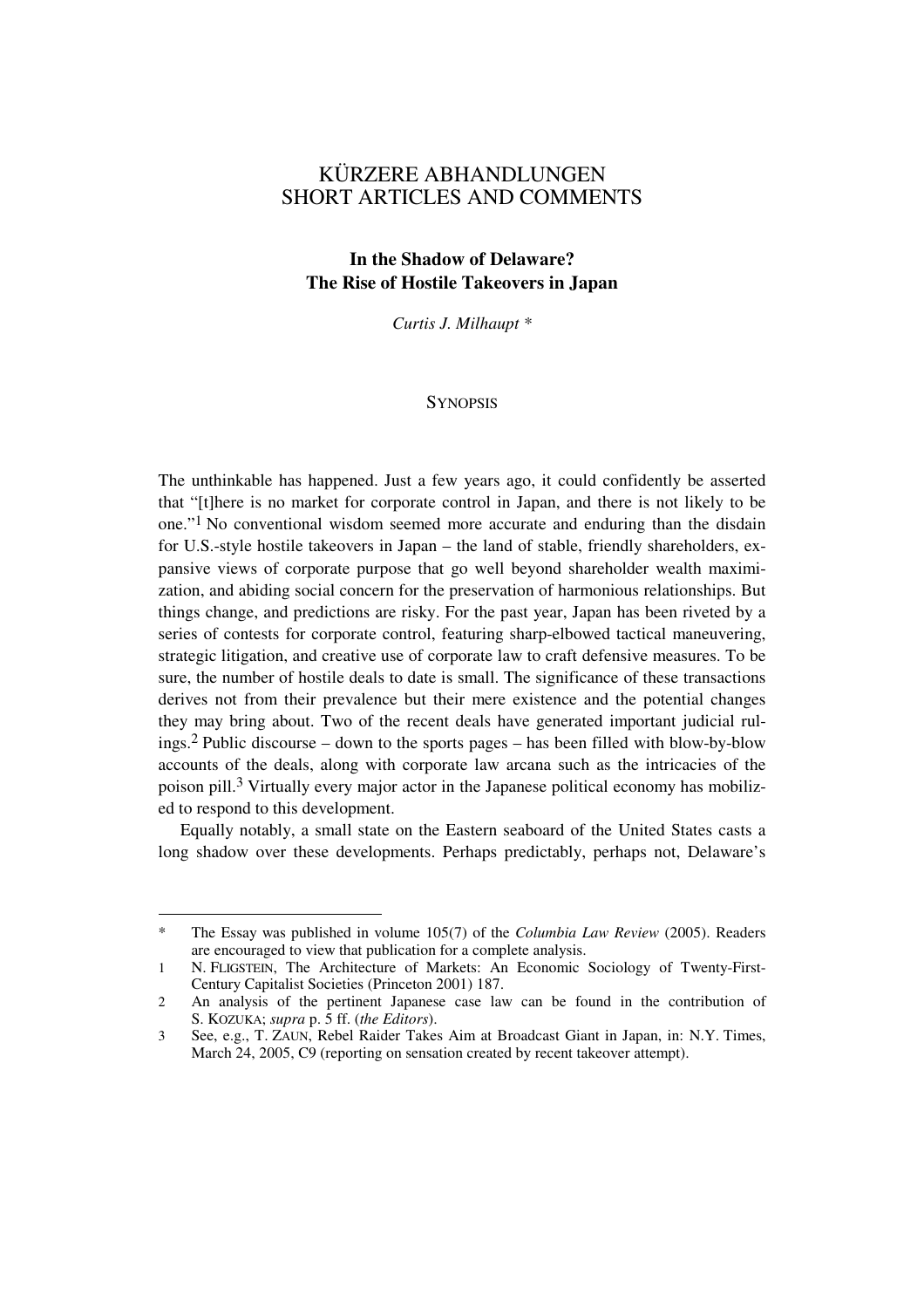experience with takeovers looms large in the Japanese consciousness.4 In the most recent and high profile case – a takeover attempt by an upstart internet service provider of a radio broadcasting firm affiliated with Japan's largest media conglomerate – both sides briefed the trial court, deciding whether to enjoin the target's defensive measure, on how the case would be resolved under *Unocal* and its progeny.5 The trial court enjoined the defensive measure and the decision was affirmed on appeal. These rulings generated judicial standards for review of the most common defensive measure in Japan that would resonate well with the Delaware judiciary – a kind of *Unocal* rule with Japanese characteristics.6 Meanwhile, Japan's Ministry of Economy, Trade and Industry (METI) formed a group of experts and business representatives to craft a governmental response to the rising tide of unsolicited bids. The group's interim report prominently noted that its purpose was "to begin developing a framework for fair and reasonable hostile takeover defensive measures that would enhance corporate and shareholder value based on Western measures that are accepted as a global standard."7 The group conducted an in-depth investigation into U.S. takeover precedents and defensive techniques, and its report relies heavily on the "threat" and "proportionality" rules familiar to American corporate lawyers in suggesting appropriate standards for Japan.<sup>8</sup> Based on this report, Delaware takeover law was adopted wholesale in guidelines promulgated jointly by METI and the Japanese Ministry of Justice in May 2005.9 The shareholder rights plan, better known as the poison pill, symbol of U.S. hostile mergers and acquisi-

l

<sup>4</sup> Full disclosure: the author organized a Tokyo conference in 2003 entitled "Hostile M&A and the Poison Pill in Japan: Prospects and Policy," at which prominent academics and lawyers from both countries, a Delaware judge, and a Japanese shareholder activist discussed the U.S. experience with the poison pill and the possible lessons it offered for Japan. Conference proceedings are published at Columbia Business Law Review 1 (2004).

<sup>5</sup> See, e.g.*,* Opinion of J. C. COFFEE, JR, Filed with Tokyo District Court Civil Department No. 8, March 8, 2005.

<sup>6</sup> *Unocal* authorizes defensive measures in response to a threat to corporate policy and effectiveness, provided the response is proportionate to the threat. *Unocal Corp. v. Mesa Petroleum Co.*, Atlantic Reporter 493 (1985) 946.

<sup>7</sup> KIGYÔ KACHI KENKYÛ-KAI [Corporate Value Study Group], *Tekitaiteki baishû bôei-saku (kigyô kachi bôei-saku) no seibi* [Preparing Defensive Measures toward Hostile Takeovers (Measures to Defend Corporate Value)] (March 2005) 2. [Hereinafter, METI Interim Report]. An English summary of the report is available at <*www.meti.go.jp/english/ information/downloadfiles/Corporate%20Value.pdf>.* An abstract of the report is reprinted in this issue; cf. *supra* at the "Documentation" section (*the Editors*).

<sup>8</sup> *Id.*, especially 4, 10-11, 14-20, 33 (after extended discussion of the U.S. situation, concluding that defensive measures recognized in the U.S. and Europe can be introduced into Japan under existing corporate law.)

<sup>9</sup> MINISTRY OF ECONOMY, TRADE AND INDUSTRY / MINISTRY OF JUSTICE, *Kigyô kachi, kabunushi kyôdô no rieki no kakuho mata wa kôjô no tame no baishû bôei-saku ni kansuru shishin* [Takeover Guidelines for Protecting and Enhancing Corporate Value and the Interests of Shareholders as a Whole], May 27, 2005 [Hereinafter, Takeover Guidelines]. The Guidelines are reprinted in this issue; cf. *supra* at the "Documentation" section (*the Editors*).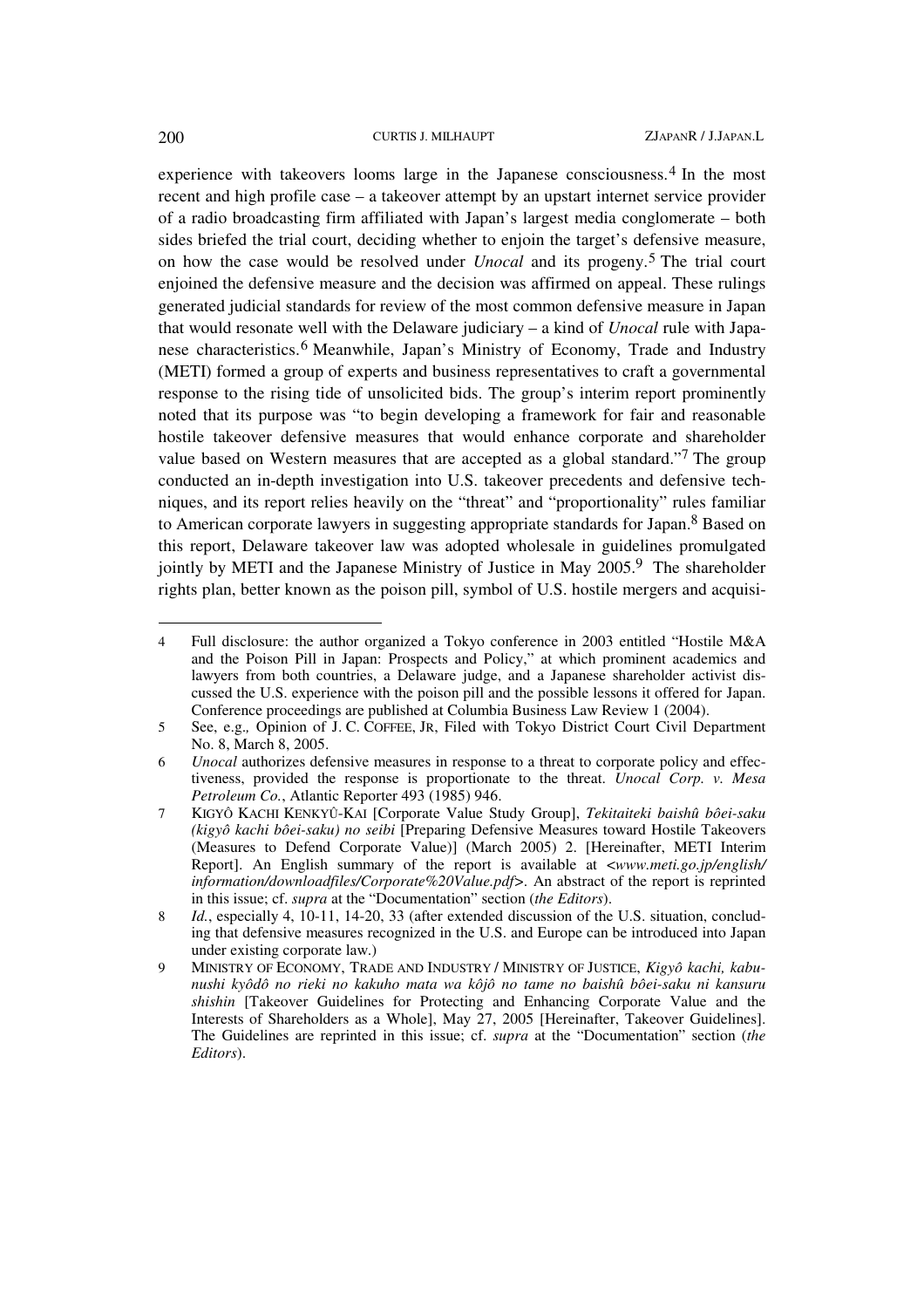tions (M&A), is validated as a defensive measure by the guidelines and is on the verge of widespread adoption in Japan.

What happened? What are the implications of these developments? If, as now seems distinctly possible, the world's second largest economy is in the process of embracing hostile M&A (however reluctantly), and along with it literally the entire body of Delaware takeover jurisprudence, it may represent an epochal moment for Japan and for the "global" standards movement in corporate governance.

The Essay explores the emergence of hostile takeovers in Japan as a case study in market and legal development in a global era. In its ambitions, the paper parallels work by prominent scholars who have sought to explain the rise of hostile M&A and related Delaware jurisprudence at a formative period of U.S. corporate law development, the 1980s.10 Like those scholars, the Essay "seek[s] to understand the relationship between legal doctrine and the world of takeovers, and to assess the significance of corporate law from a broader perspective."<sup>11</sup> It does so, however, with a very different frame of reference – Japan in the 2000s. The task, however, is complicated by the overlay of Delaware doctrine on a foreign legal and economic system. Discerning the significance of Japan's emerging takeover market and related legal developments requires nuanced comparative assessments of how legal standards and governance technologies whose evolution is deeply enmeshed with the U.S. political economy will operate in a very different institutional setting.

Beyond the intrinsic importance of this moment for Japanese corporate governance,12 this phenomenon bears directly on the two major debates in comparative corporate governance literature today, which grapple intensely with the significance and evolution of corporate law in a global economy. One debate focuses on a provocative line of empirical research suggesting that differences in the "origin" and "quality" of corporate law among legal systems explain the differences in corporate ownership structures and capital markets around the world.13 A second line of debate asks whether

 $\overline{a}$ 

<sup>10</sup> See, e.g.*,* M. KAHAN / E.B. ROCK, How I Learned to Stop Worrying and Love the Pill: Adaptive Responses to Takeover Law, in: University of Chicago Law Review 69 (2002) 871; J.R. MACEY / G.P. MILLER, Toward an Interest-Group Theory of Delaware Corporate Law, Texas Law Review 65 (1987) 469.

<sup>11</sup> KAHAN / ROCK, *supra* note 10, 872.

Given that the absence of a market for corporate control figures in virtually every academic account of corporate governance in Japan, see, e.g.*,* FLIGSTEIN, *supra* note 1; J. M. RAM-SEYER, Takeovers in Japan: Opportunism, Ideology and Corporate Control, in: UCLA Law Review 35 (1987) 1, the emergence of hostile takeovers may require substantial rethinking of the entire field.

<sup>13</sup> The seminal articles are R. LA PORTA ET AL., Legal Determinants of External Finance, in: Journal of Finance 52 (1997) 1131; R. LA PORTA ET AL., Law and Finance, in: Journal of Political Economy 106 (1998) 1113 (providing extensive empirical evidence that the common law ("English origin") systems have "higher quality" corporate law than civil law (particularly "French origin") systems; greater shareholder protections in the "better"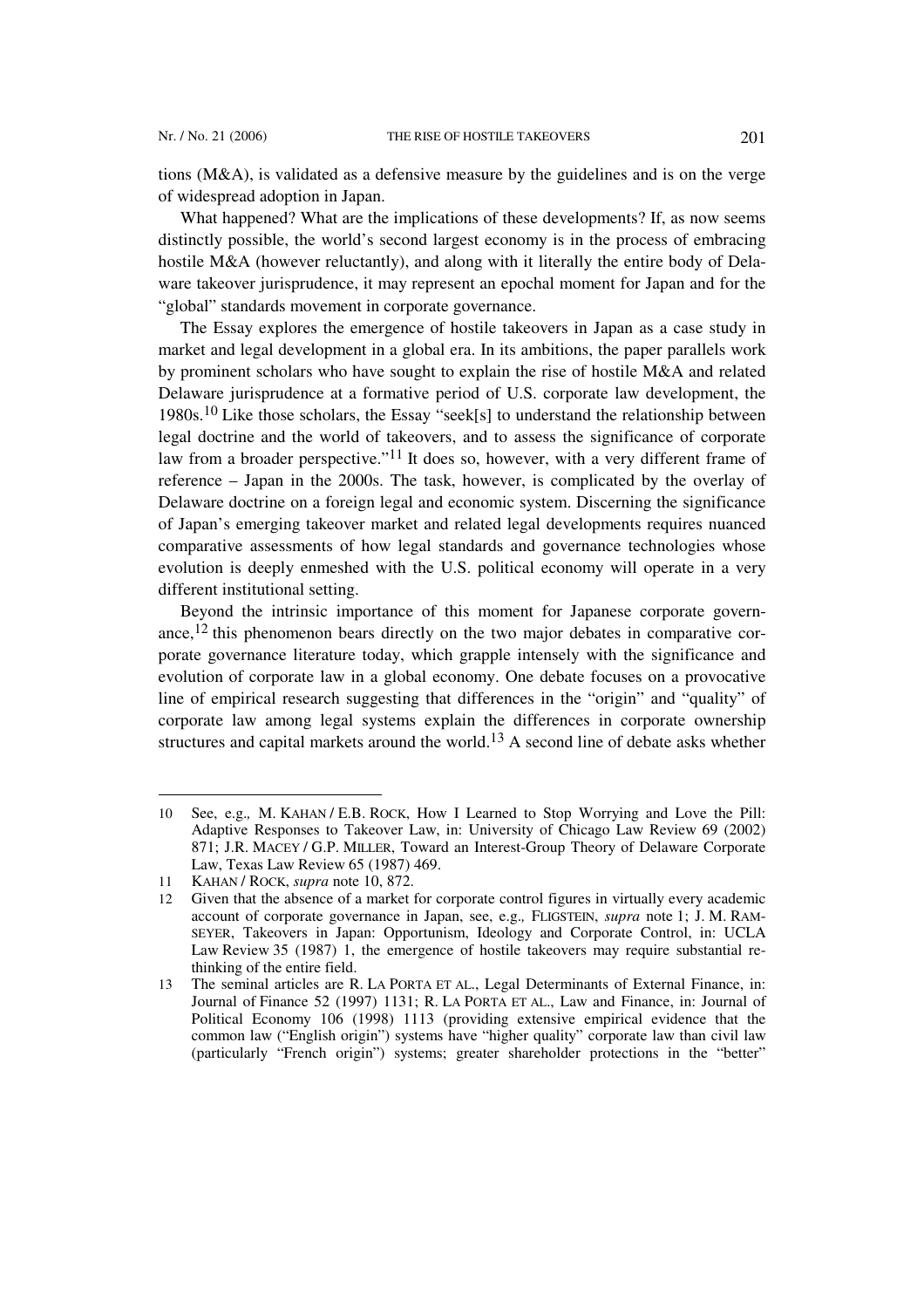corporate law and governance structures around the world are converging on a U.S. shareholder-oriented model. 14 The events examined in the Essay prompt questions going to the heart of these debates: Is Delaware law becoming a "global" standard, and if so, what dynamics are pushing in that direction? Does the appeal of Delaware corporate law lie in its superior protections for shareholders, as the economic literature would suggest, or might the foreign gravitation to Delaware signal something broader, and more ambiguous for the convergence hypothesis? How does "good" corporate law evolve anyway,15 and perhaps even more saliently, can it be *imported* from abroad? The Essay does not provide definitive answers to all these questions, of course. But Japan's recent experience with hostile takeovers provides unique insights into the significance and evolution of corporate governance in an era when law, like capital and information, can move around the world at great speed.

Part I of the Essay describes the rise of hostile M&A in Japan. It begins by providing brief factual sketches of several recent contests for control, including the high-profile Livedoor bid for Nippon Broadcasting. It then explains the significance of these developments and the immense public fascination with the transactions as the product of several factors: the clash between old and new Japan, the novelty of the tactics employed by the bidders, and the concerns they sparked over the rise of "American-style" capitalism in Japan.

Part II contextualizes these deals by examining the corporate scene in Japan from the mid-1990s to the present. The rise of hostile M&A in Japan can be seen as the culmination of a process of interlinked market and corporate law developments over the past decade. On the market side are the rise of foreign institutional shareholders, steady declines in stable and cross-shareholding patterns, and a modest but potentially significant increase in the activism of Japanese institutional investors. The corporate law developments include substantial changes in board governance and incentive structures, major developments in the areas of directorial duties and personal liability, and expansions in organizational flexibility. This period witnessed the growth of Japanese corporate law judicial doctrine with distinct parallels to Delaware jurisprudence. Not unlike the U.S. in the mid-1980s, by the end of this period of substantial change, the market and legal climate was conducive to hostile M&A, while relatively little attention

l

corporate law system give rise to more dispersed share ownership structures and larger capital markets).

<sup>14</sup> Compare H. HANSMANN / R. KRAAKMAN, The End of History for Corporate Law, in: Georgetown Law Journal 89 (2001) 439 with L. BEBCHUK / M. ROE, A Theory of Path Dependency in Corporate Ownership and Governance, in: Stanford Law Review 52 (1999) 127.

<sup>15</sup> This question is just beginning to receive the attention it deserves. See K. PISTOR ET AL., The Evolution of Corporate Law: A Cross-County Comparison, in: University of Pennsylvania Journal of International Economic Law 23 (2002) 791 (analyzing the evolution of statutory corporate law in ten countries, and concluding that continuous evolution is the key to "good" corporate law).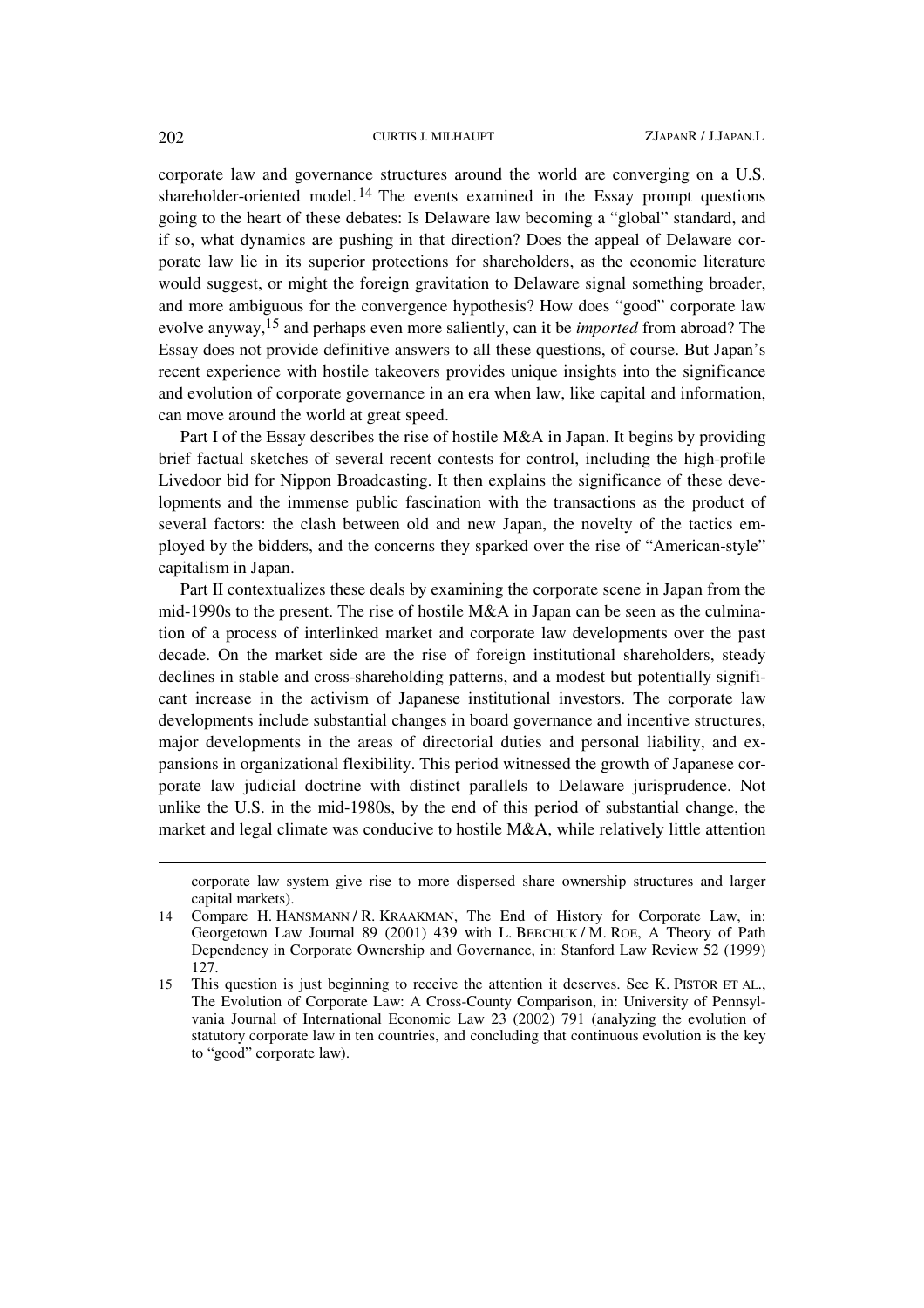l

had been paid to defensive measures available to target boards, setting the stage for the deal activity and defensive maneuvering currently under way.

Part III interprets the recent Japanese developments, using analytical perspectives that have proven powerful in understanding the evolution of Delaware corporate law. In brief, I argue that when markets changed in the 1990s, corporate law that was formerly irrelevant or complementary to presently waning Japanese economic institutions became problematic. Dissatisfied with the constraints imposed by law, market participants responded as they did in the United States two decades earlier: by pursuing legal strategies, adapting to governance or incentive structures outside the legal system, and making use of the new environment to push the edges of "acceptable" market conduct, thrusting novel transactions into the realm of contemplation, and in turn, raising new questions that the legal system had to answer. The parallels with Delaware in the 1980s are striking. In both systems, market and legal changes reverberated through the political economy, transforming existing corporate governance institutions and catalyzing further development of the corporate law. In contrast to developments in the United States, however, these changes in Japan involve large-scale transplantation of foreign legal technologies and standards.

Part IV explores the implications of the foregoing analysis. For Japan, the rise of hostile takeovers presages further acceleration in the reconfiguration of its postwar economic system. Among other possible changes, the judiciary is likely to take on a higher profile as arbiters of market conflict, and independent directors may assume a new role in structuring transactions and mediating between conflicting corporate constituencies. For comparative corporate law scholars, the Japanese events add an important piece of empirical evidence to the ongoing theoretical debates about convergence, stasis, and evolution in corporate law and governance structures.<sup>16</sup> At one level, the evidence provides powerful support for convergence theories, illustrating the intellectual appeal of the Delaware model in the world today. But further analysis suggests other possibilities, including a cryonic suspension of institutional transition if the poison pill proves too powerful a tool of managerial protection in Japan's nascent shareholder movement. This possibility is heightened by the fact that the Japanese poison pill will operate in an institutional environment that is less highly developed than the one in the U.S. that allows the pill to function relatively well as a screening device rather than simply as an entrenchment device for incumbent management: efficient financial markets, active institutional investors, sophisticated judicial review of takeover defenses, and independent directors. In all likelihood, however, the wholesale transplantation of Delaware takeover jurisprudence and the poison pill will lead neither to strong convergence nor to path dependent blockage of further reforms. Rather, preliminary evidence suggests that Delaware law will be adapted by the judiciary and other actors to suit local interests –

<sup>16</sup> For a range of perspectives on this debate, see J.N. GORDON / M.J. ROE (eds.), Convergence and Persistence in Corporate Governance (Cambridge 2004).